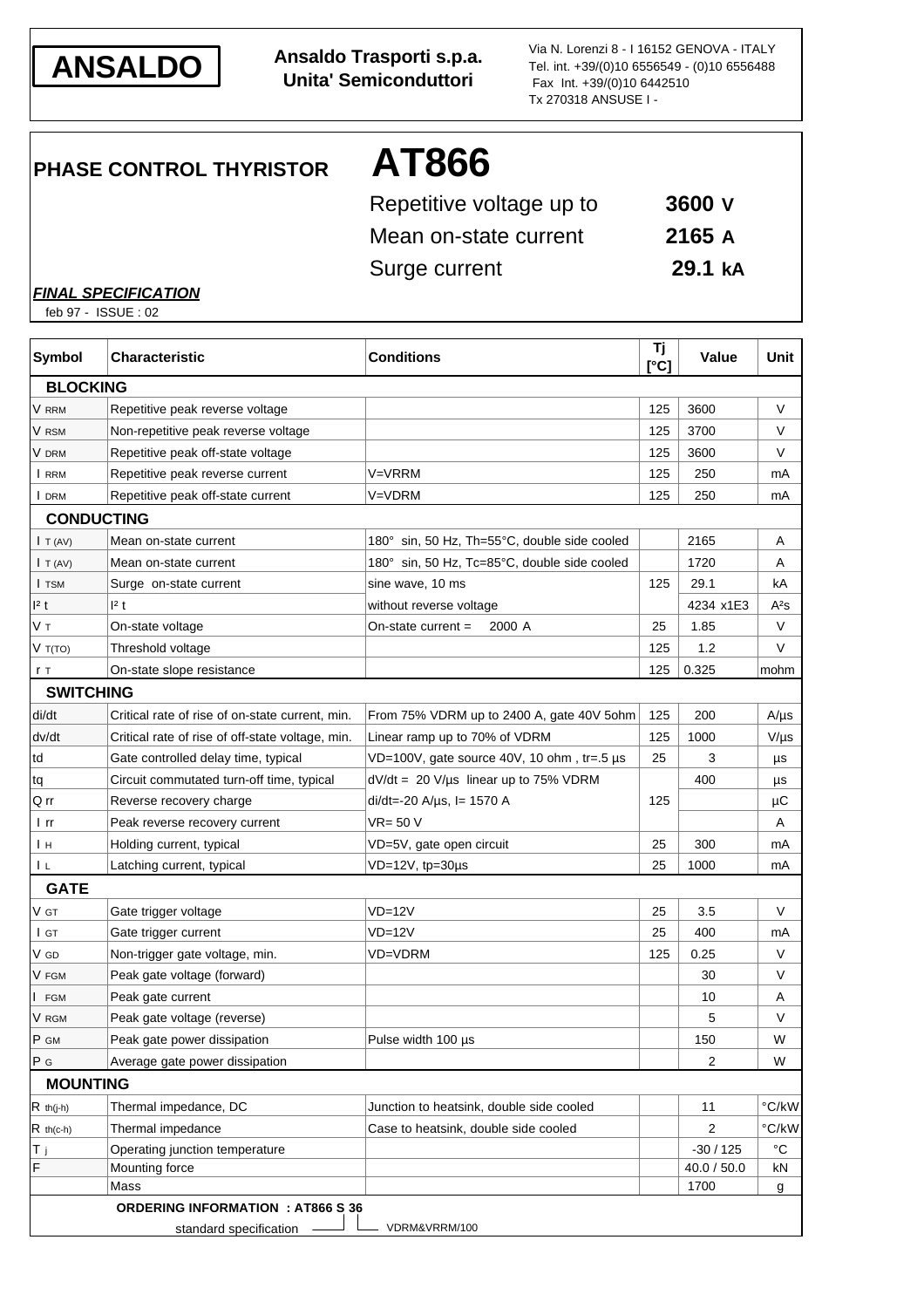## **AT866 PHASE CONTROL THYRISTOR**

FINAL SPECIFICATION feb 97 - ISSUE : 02

## **DISSIPATION CHARACTERISTICS**

SQUARE WAVE







**ANSALDO**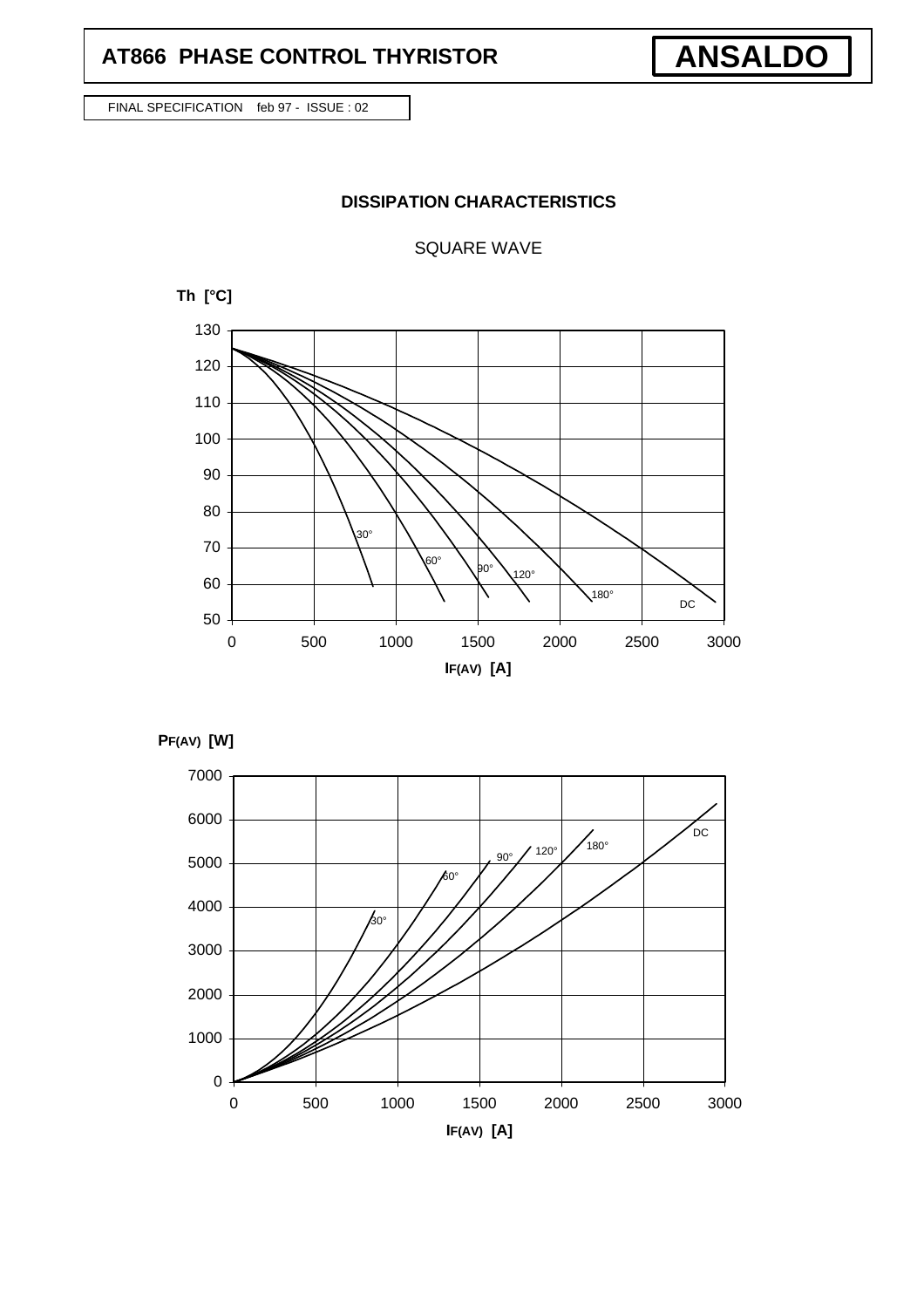## **AT866 PHASE CONTROL THYRISTOR**

FINAL SPECIFICATION feb 97 - ISSUE : 02

## **DISSIPATION CHARACTERISTICS**

#### SINE WAVE







**ANSALDO**